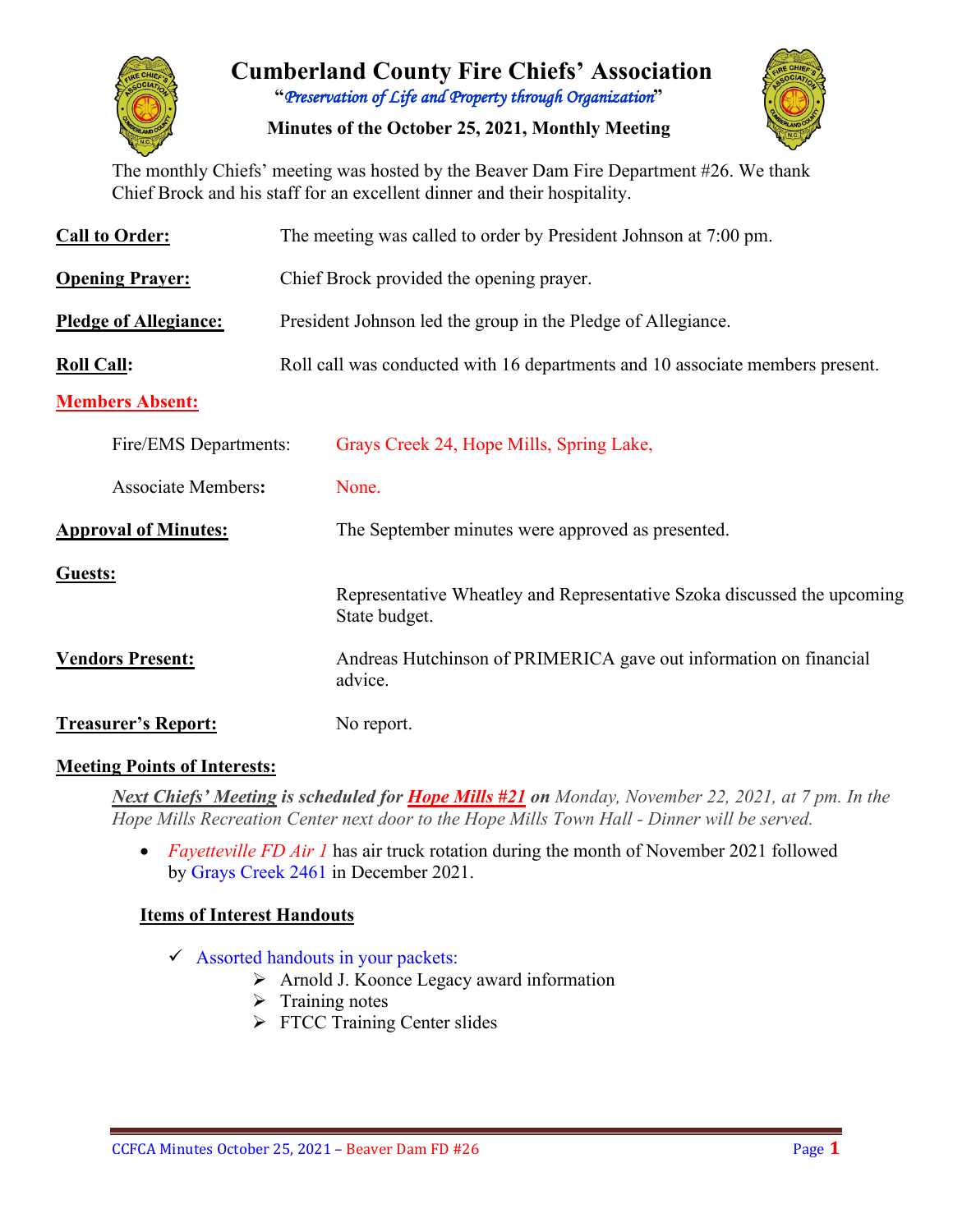#### **OLD BUSINESS:**

- 1. President Johnson provided a quick update on the new Cumberland County Fayetteville Technical Community College (FTCC) Regional Fire and Rescue Training Center progress.
- 2. President Johnson reminded the membership that radio installation is on-going and will continue until completed. Motorola is still working on the east side and is scheduled to be at Godwin-Falcon this week.
- 3. President Johnson thanked everyone that attended the Valor awards program on October 19, 2021, at the Manna Church.
- 4. President Johnson thanked everyone that attended the Memorial Service on October 9, 2021, at the FTCC site.
- 8. President Johnson advised the applications for the Arnold J. Koonce award is online posted on our website. Both on-line and paper applications are available for download. Please nominate an officer and a firefighter who is deserving of the award from your agency. An appointed committee will review the applications for this award. The application process closes November 22, 2021, at the conclusion of our November 22 Association meeting, with the recipients being recognized at the December CCFCA meeting.
- 9. President Johnson is working with County administrators to look at a longer term of re-payment for the radio grant. The current 3-year payment plan is too large for us to undertake currently. President Johnson is seeking an additional 1-2 years to be added to the proposal, to hold down annual payments, thus providing small grant opportunities.

#### **NEW BUSINESS:**

- 1. President Johnson is working to see how we can obtain additional DEFIB PADS as departments are going thru them at a higher rate than expected. The overdose and drug usage are the cause for this dramatic increase. He will inquire if funds will be available through the ARP and or Opioid Task Force Funds. More to follow.
- 2. President Johnson announced that Chief Brock has researched the equipment needed to place the President on a microphone as well as placing microphones in the rear of the room so that he and the members in attendance communications is better received by those on-line or zoom. After some brief discussion, Deputy Chief Tracy Smith made a *MOTION* to purchase the needed communications system spending an amount up to \$1,000 dollars. Assistant Chief Kevin Murphy *SECONDED* the *MOTION*. The motion was unanimously *APPROVED*.
- 3. President Johnson announced that the Eastover FD had received a Class 3 iso rating during their last inspection from OSFM. Congratulations for a job well done. He also emphasized that Cumberland County is once again a leading county in North Carolina exhibiting ISO less than 5.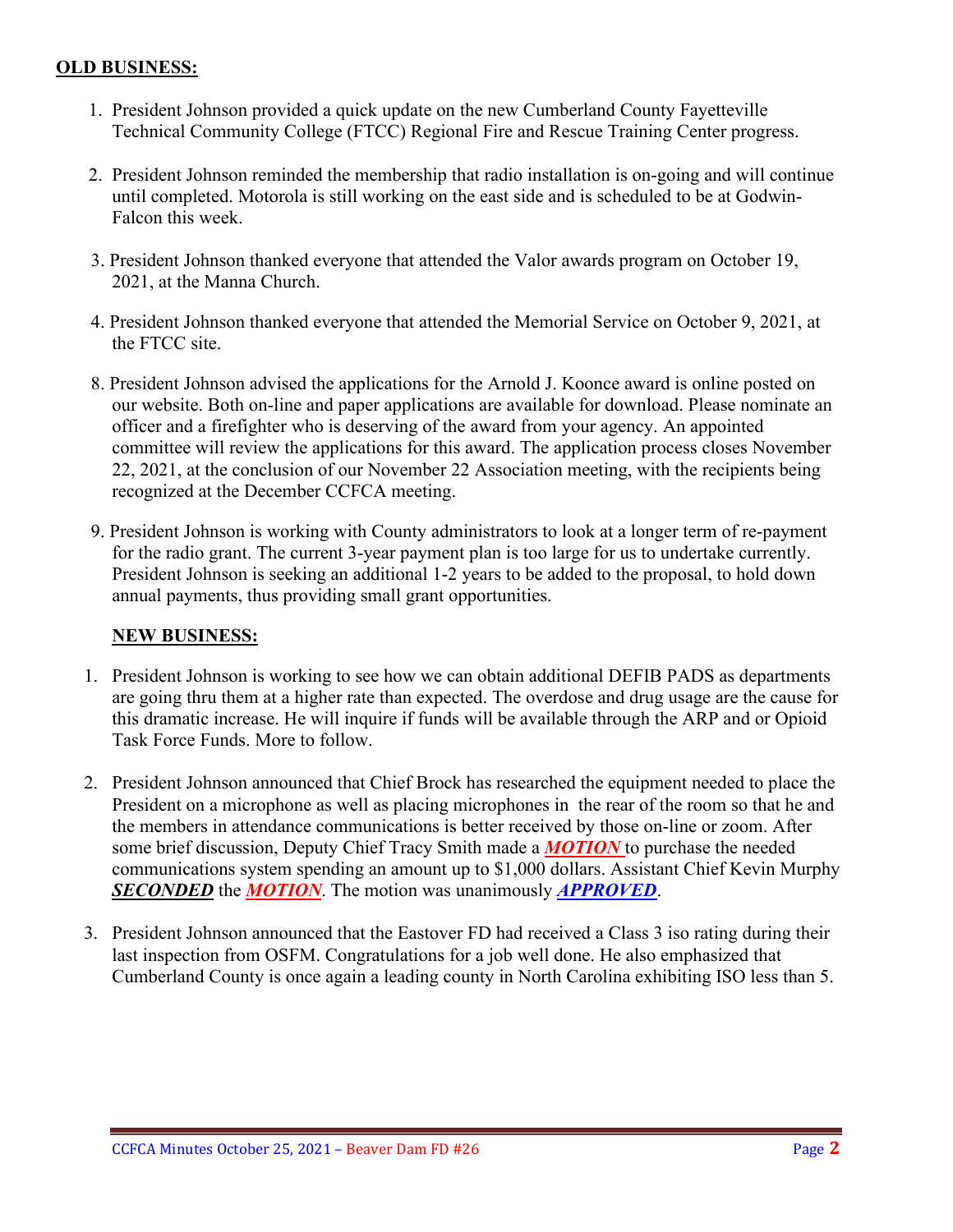#### **COMMITTEE REPORTS:**

#### **ID CARD COMMITTEE**

• **FYI.** Fire Chiefs are required to send a signed letter or memo with a firefighter requesting an ID Card. For any questions or an appointment contact 424-0694 or e-mail at [cjohnson.spfd@gmail.com](mailto:cjohnson.spfd@gmail.com)

President Johnson again asked the members to please continue to recycle or return the clips used for our ID Cards. These clips are extremely expensive, and we need to reuse them as much as possible in order to hold down costs. Please collect clips when your members leave a department and recycle the clips. He also reminded the membership that we do not print blue tags, which are considered temporary tags only.

# **LIFE SAFETY/EDUCATION COMMITTEE** Kevin Lowther (Fire Marshal)

E-Mail: [klowther@co.cumberland.nc.us](mailto:klowther@co.cumberland.nc.us)

• No report.

**STANDARDS & POLICY COMMITTEE** D/C Tracy Smith (Pearce's Mill FD) Chairperson, E-Mail: [pmfd0302@nc.rr.com](mailto:pmfd0302@nc.rr.com)

• No report.

## **MEMORIAL COMMITTEE** Chief R. Marley (Pearce's Mill) Chairperson,

E-Mail: [pmfd0301@nc.rr.com](mailto:pmfd0301@nc.rr.com)

• No report.

#### **TRAINING COMMITTEE** Assistant Chief Kevin Murphy (Stoney Point) Chairperson

E-Mail [kmurphy1903@gmail.com](mailto:kmurphy1903@gmail.com)

- Assistant Chief Murphy discussed some training classes being held conducted and provided county-wide and a regional training schedule. He briefly discussed the new block schedule for training and its impact on volunteer firefighters.
- He also informed the membership that he has completed the county-wide training assessment and provided it to President Johnson for review. Once completed it will be shared with the association members.

**FINANCE COMMITTEE** Deputy Chief Freddy Johnson Jr. (Stoney Point) Chairperson, E-Mail: [spfd1302@nc.rr.com](mailto:spfd1302@nc.rr.com)

• No report.

**RESCUE COMMITTEE** Deputy Chief Hank Harris (Cotton FD) Chairperson, E-Mail: [cfd402@nc.rr.com`](mailto:cfd402@nc.rr.com)

No Report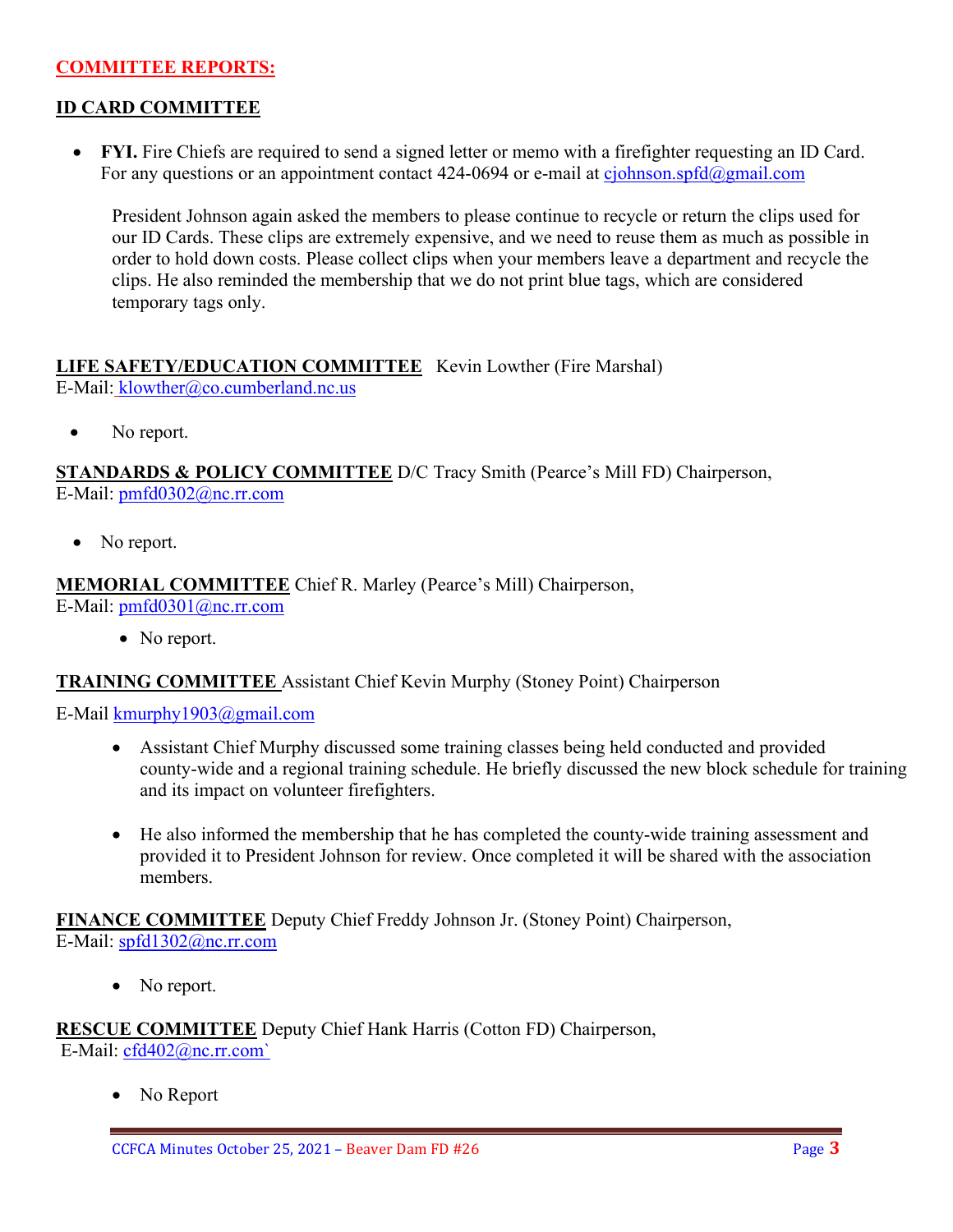#### **COMMUNICATIONS /DISPATCH STEERING / AVL COMMITTEE** Chief Chuck Hodges (Hope Mills FD), Chairperson, E-Mail: clhodges@townofhopemills.com

• No report.

. **RECORDS MANAGEMENT COMMITTEE** – Division Chief Brandon Hanzal (Stoney Point) Chairperson, E-Mail:

• No report.

**HOSTILE RESPONSE / ACTIVE SHOOTER** – Assistant Chief Kevin Morgan (FFD) Chairperson, E-Mail: [kmorgan@ci.fay.nc.us](mailto:kmorgan@ci.fay.nc.us)

• No report.

**RECRUITMENT / RETENTION COMMITTEE** – Fire Chief Justin Nobles (SVFD # 23) Chairperson. E-Mail: [Jnobles@stedmanfire.com](mailto:Jnobles@stedmanfire.com)

• No report.

**JOINT INCIDENT / DISASTER RESPONSE COMMITTEE** – Assistant Fire Chief Richard Bradshaw (VFD) Chairperson, E-Mail: [rbradshaw1@nc.rr.com](mailto:rbradshaw1@nc.rr.com)

• No report.

## **ASSOCIATE MEMBERS REPORT**

**COUNTY MANAGERS OFFICE** – Assistant County Manager Tracy Jackson E-Mail: [tjackson@co.cumberland.nc.us](mailto:tjackson@co.cumberland.nc.us)

• Mr. Jackson will collaborate with President Johnson on the payment issues for the radio grant.

**EMERGENCY SERVICES DIRECTOR/ ECC-911 (**Gene Booth, Director), E-Mail:  $\text{gbooth}(\partial \text{co.cumberland}.\text{nc.us})$ 

**ES Director Booth –**. No report

**Emergency Management Director Crumpler** – No report

- **FM Lowther –** FM Lowther speaking for all of Emergency Services thanked everyone for the efforts on the smoke alarm campaign. He also noted that there would be some minor radio disruptions forthcoming but proper notification would be made prior to same. He also thanked everyone for their support to the organization for the loss of one of the telecommunicators.
- **Adam Johnson –**No report.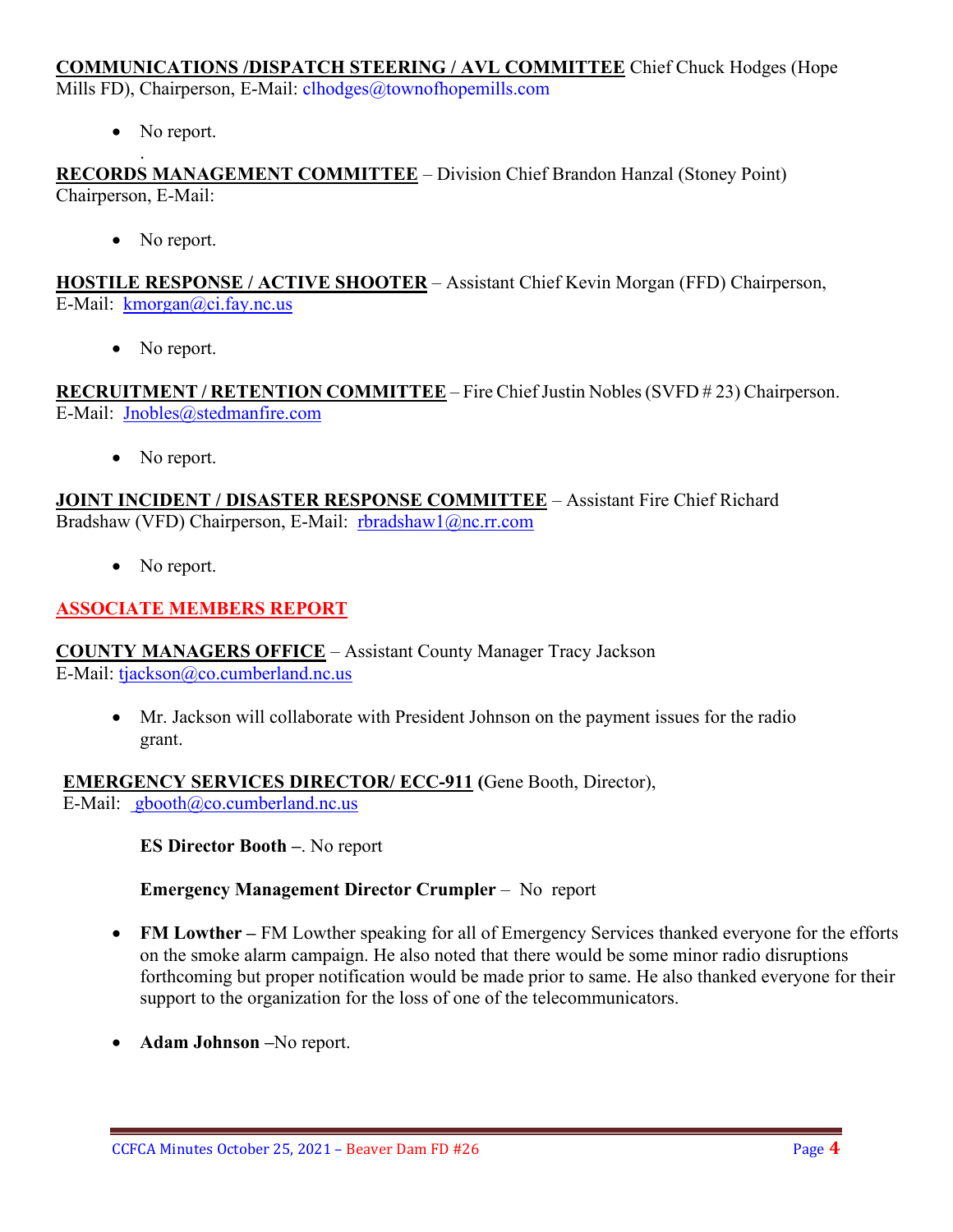## **EMS DIRECTOR:** David Grovdahl, EMS Chief E-Mail: [dgrovdahl@capefearvalley.com](mailto:dgrovdahl@capefearvalley.com)

• Chief Grovdahl discussed the upcoming revised protocol meetings and the EMS System plan that will need review. He also gave a COVID update.

**HAZMAT:** AC Robert Brinson, FFD - POC telephone for HAZMAT is 910-584-9550, E-Mail: [rbrinson@ci.fay.nc.us](mailto:rbrinson@ci.fay.nc.us)

• No report.

**FORESTRY DISTRICT** Craig Gottfried, County Ranger, E-Mail: [craig.gottfried@ncagr.gov](mailto:craig.gottfried@ncagr.gov)

• Ranger Gottfried is expecting a very dry fall. Please call if needed.

**FTCC** Steve Drew, E-Mail: [drews@faytechcc.edu](mailto:drews@faytechcc.edu)

• Steve Drew discussed the block schedule and upcoming training programs. President Johnson stated that the block schedule will re-surface at a future Fire and Rescue Commission (FRC) meeting. He realizes the impact the new block style is having not only on volunteer firefighters but also on instructors in terms of teaching the extended number of hours in a reasonable period.

**SHERIFF'S OFFICE** Sheriff Wright [ewright@ccsonc.org](mailto:ewright@ccsonc.org) (Sr. Sgt. Steven Hodges) Email - [shodges@ccsonc.org](mailto:shodges@ccsonc.org)

• No report.

**FAYETTEVILLE POLICE –** Police Chief Gina Hawkins, Email [ghawkins@ci.fay.nc.us](mailto:ghawkins@ci.fay.nc.us)  (Captain Jay Devane)  $idevane@ci.fay.nc.us$ 

• No report.

#### **NC HIGHWAY PATROL** – Colonel Freddy Johnson Jr. Commander NCSHP.

E-Mail: [Freddy.johnson@ncshp.org](mailto:Freddy.johnson@ncshp.org) or Sergeant S. Johnson SHP Raleigh Training Center E-Mail [sean.johnson@ncshp.org](mailto:sean.johnson@ncshp.org)

• Colonel Johnson thanked the Cumberland County delegation for their work on the State budget.

# **CUMBERLAND COUNTY COMMISSIONERS**

• Commissioner Keefe discussed the FTCC training center plans and how relationships have allowed this process to move forward.

#### **FOR THE GOOD OF THE ASSOCIATION:**

1. Chief Brock advised that Beaver Dam FD will be hosting their  $57<sup>th</sup>$  Blood Drive on October  $26<sup>th</sup>$  for anyone wishing to donate blood.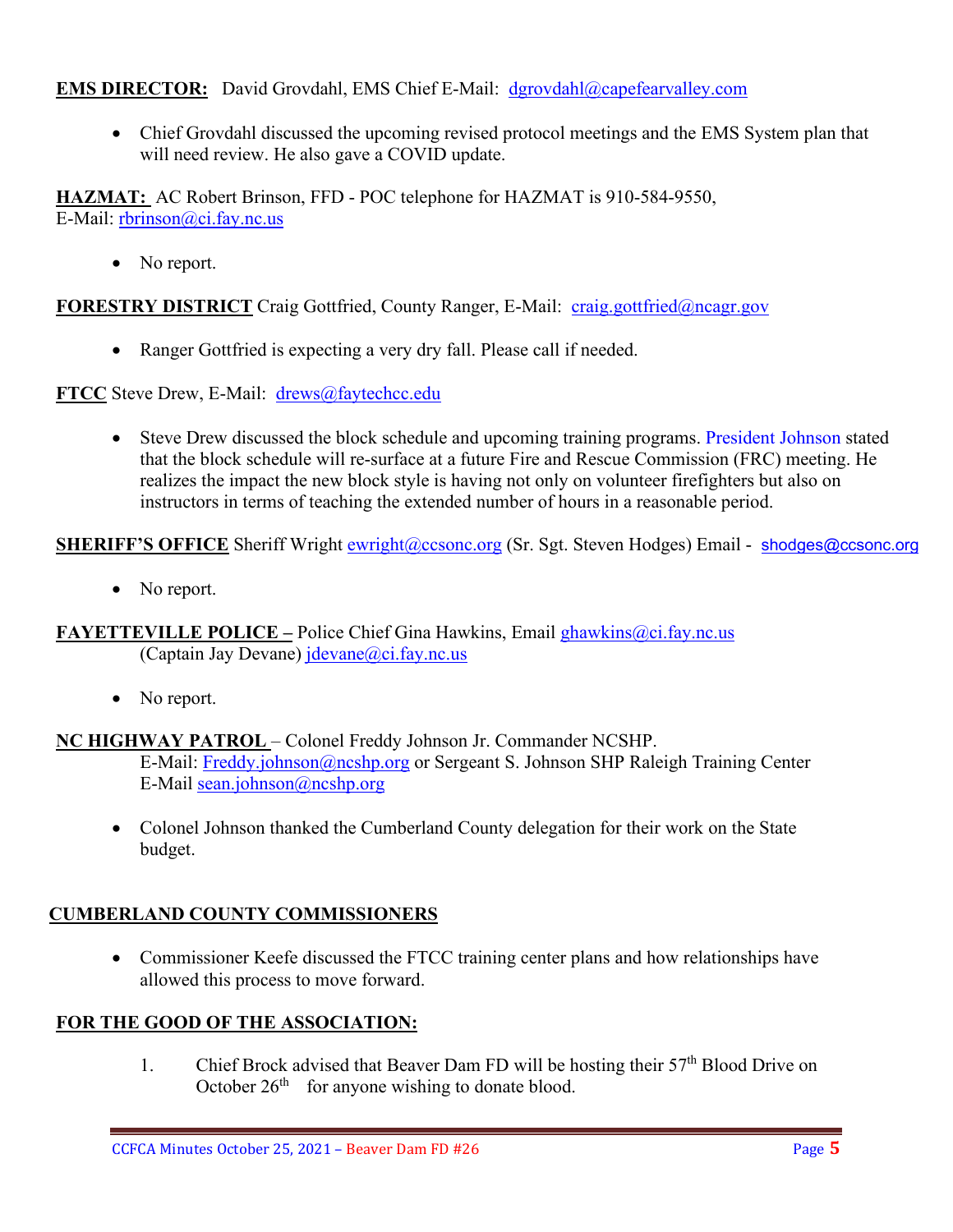**ADJOURNMENT:** A motion was made to adjourn by FPD Captain Devane and seconded by Chief Bass. The meeting was adjourned at 2040 hours.

Respectfully Submitted by: *Freddy I. Johnson Sr.*<br> *Freddy L. Johnson Sr., CFO Mark A. Melvin, CFO* 

Freddy L. Johnson Sr., CFO Fire Chief / President Fire Chief / Secretary

# **Enclosures – 1.**

 $\overline{1 - \text{October 25}}$ , 2021, attendance roster

2 – Roll call vote for communications accessories to be used by the CCFCA in conjunction with zoom calls.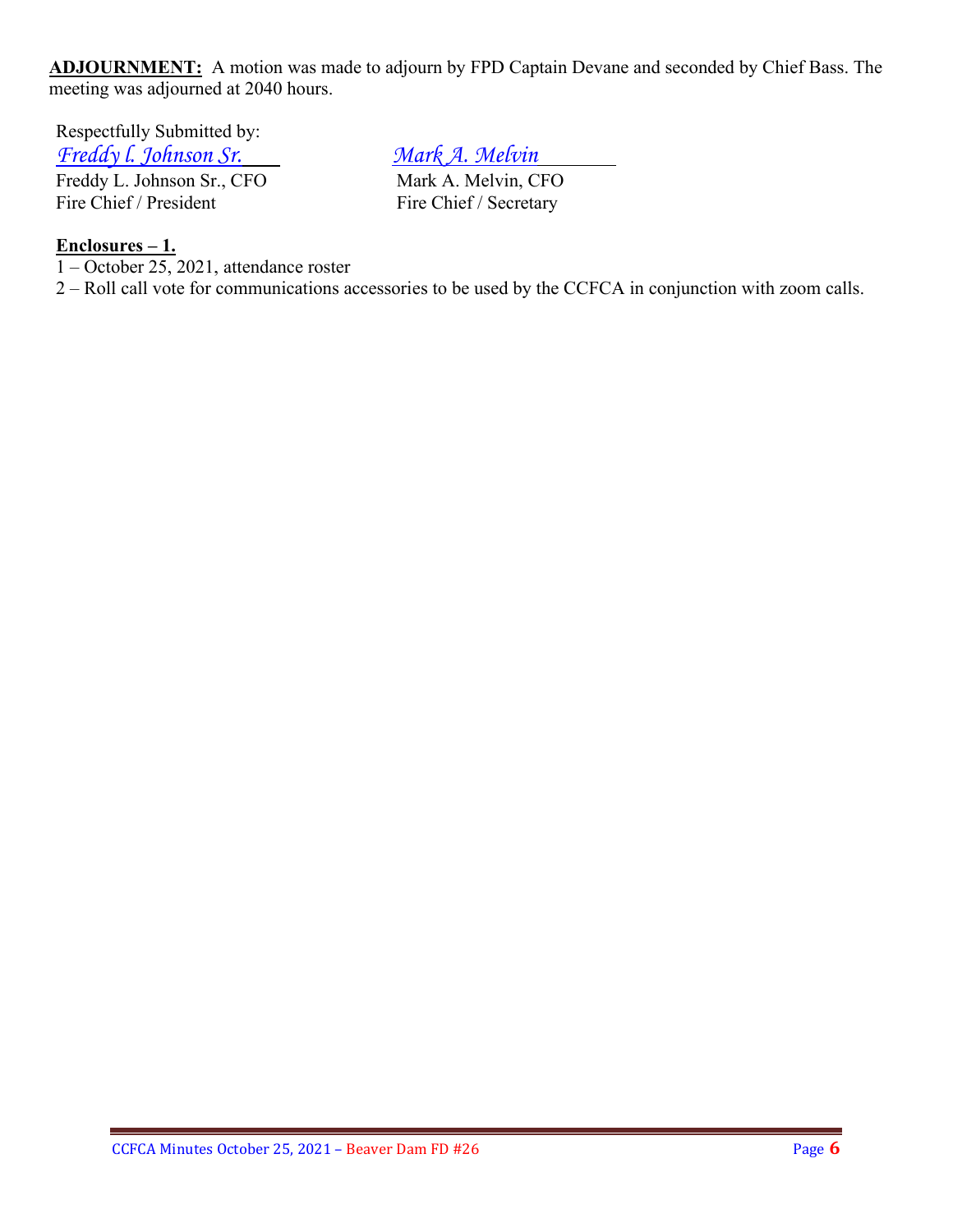|          | <b>MEMBERS PRESENT</b><br>(19)                      | 19                   | 16             | 19             | 18           | 17                       | 18              | 00                    | 17             | 15             | 16               |            |                     |
|----------|-----------------------------------------------------|----------------------|----------------|----------------|--------------|--------------------------|-----------------|-----------------------|----------------|----------------|------------------|------------|---------------------|
|          | <b>ASSOCIATES PRESENT (10)</b>                      | 08                   | 05             | 08             | 07           | 06                       | 07              | 00                    | $\overline{7}$ | 6 <sup>1</sup> | 10               |            |                     |
|          | <b>Number of total personnel in</b>                 | <b>NA</b>            | 30             | 53             | 74           | 30                       | 52              | 00                    | 28             | 31             | 47               |            |                     |
|          | attendance                                          |                      |                |                |              |                          |                 |                       |                |                |                  |            |                     |
|          | <b>CC Fire Chiefs</b>                               |                      |                |                |              |                          |                 |                       |                | Zoon           |                  |            |                     |
|          |                                                     |                      | PMFD-zoom      | COVID          |              | 24-MAY-21-PMFD-Zoom      | $\mathbf{z}$    | 26-JUL-21 - Cancelled | $-200m$        |                | 26               | PMFD-Zoom  | 20-DEC-21 - SHERIFF |
|          | <b>DEPARTMENTS</b>                                  |                      |                |                | SVFD         |                          |                 |                       |                | ٠              | <b>BDFD</b>      |            |                     |
|          | &                                                   |                      |                | <b>SLFD</b>    |              |                          |                 |                       |                | PMFD           |                  |            |                     |
|          | <b>ORGANIZATION</b>                                 |                      |                |                | APR-21-      |                          |                 |                       |                |                |                  |            |                     |
|          |                                                     |                      | т.             |                |              |                          |                 |                       |                | т              |                  |            |                     |
|          | <b>Chief's Only Meeting</b>                         |                      | 22-FEB-21      | 22-MAR-21-     |              |                          | 28-JUN-121 GCFD |                       | 23-AUG-21-PMFD |                | 25-OCT-21-       | 22-NOV-21- |                     |
|          |                                                     | 25-JAN-21- PMFD-Zoom |                |                | 26-          |                          |                 |                       |                |                |                  |            |                     |
|          |                                                     |                      |                |                |              |                          |                 |                       |                | 27-SEP-21      |                  |            |                     |
|          |                                                     | <b>MEETING DATES</b> |                |                |              |                          |                 |                       |                |                |                  |            |                     |
|          | <b>MEMBERS</b>                                      | P                    | P              | P              | P            | P                        | P               | N/A                   | P              | P              | P                |            |                     |
| 01<br>02 | <b>BEAVER DAM STA 26 &amp; 27</b>                   | P                    | P              | P              | P            | A                        | P               | N/A                   | P              | P              | P                |            |                     |
| 03       | <b>BETHANY STA 12</b>                               | P                    | P              | P              | P            | P                        | P               | N/A                   | P              | P              | P                |            |                     |
| 04       | <b>COTTON STA 4</b><br><b>CUMBERLAND ROAD STA 5</b> | P                    | P              | P              | P            | P                        | P               | N/A                   | P              | P              | P                |            |                     |
| 05       | <b>EASTOVER STA1</b>                                | $\overline{P}$       | $\overline{P}$ | $\overline{P}$ | P            | P                        | P               | N/A                   | $\overline{P}$ | P              | $\overline{P}$   |            |                     |
| 06       | <b>EMS EMERGENCY MED SVC</b>                        | P                    | P              | P              | P            | P                        | $\overline{P}$  | N/A                   | P              | P              | $\overline{P}$   |            |                     |
| 07       | <b>FAYETTEVILLE FIRE DEPT</b>                       | P                    | P              | P              | P            | P                        | P               | N/A                   | P              | P              | P                |            |                     |
| 08       | <b>FORT BRAGG FIRE DEPT</b>                         | P                    | Е              | P              | P            | Е                        | P               | N/A                   | P              | P              | P                |            |                     |
| 09       | <b>GODWIN - FALCON STA 17</b>                       | P                    | Ē              | P              | P            | P                        | P               | N/A                   | P              | P              | P                |            |                     |
| 10       | <b>GRAYS CREEK STA 18</b>                           | P                    | P              | P              | P            | P                        | P               | N/A                   | P              | P              | P                |            |                     |
| 11       | <b>GRAYS CREEK STA 24</b>                           | P                    | Е              | $\overline{P}$ | P            | $\mathbf{A}$             | P               | N/A                   | P              | P              | $\blacktriangle$ |            |                     |
| 12       | <b>HOPE MILLS STA 21</b>                            | P                    | P              | P              | P            | P                        | A               | N/A                   | A              | P              | $\mathbf{A}$     |            |                     |
| 13       | <b>PEARCE'S MILL STA 3</b>                          | P                    | P              | P              | P            | P                        | P               | N/A                   | P              | P              | P                |            |                     |
| 14       | <b>SPRING LAKE STA 22</b>                           | $\overline{P}$       | P              | P              | Е            | P                        | P               | N/A                   | P              | A              | A                |            |                     |
| 15       | <b>STEDMAN STA 23</b>                               | P                    | P              | P              | P            | P                        | P               | N/A                   | A              | Ē              | P                |            |                     |
| 16       | <b>STONEY POINT STA 13 &amp; 19</b>                 | P                    | P              | P              | P            | P                        | P               | N/A                   | P              | P              | P                |            |                     |
| 17       | <b>VANDER STA 2 &amp; 8</b>                         | $\overline{P}$       | $\overline{P}$ | $\overline{P}$ | P            | P                        | P               | N/A                   | $\overline{P}$ | $\overline{P}$ | $\overline{P}$   |            |                     |
| 18       | <b>WADE STA 16</b>                                  | P                    | P              | P              | P            | P                        | P               | N/A                   | P              | E              | P                |            |                     |
| 19       | <b>WESTAREA STA 15-20 &amp; 25</b>                  | P                    | P              | P              | P            | P.                       | P               | N/A                   | P              | A              | P.               |            |                     |
|          |                                                     |                      |                |                |              | <b>ASSOCIATE MEMBERS</b> |                 |                       |                |                |                  |            |                     |
| 01       | <b>CC EMERGENCY SERVICES</b>                        | P.                   | $\mathbf{P}$   | P              | P.           | $\mathbf{P}$             | P               | N/A                   | P              | P              | P                |            |                     |
| 02       | <b>COUNTY COMMISSIONERS</b>                         | ${\bf A}$            | ${\bf A}$      | $\mathbf{P}$   | $\mathbf{p}$ | $\mathbf{A}$             | P               | N/A                   | A              | P              | P                |            |                     |
| 03       | <b>COUNTY MGR OFFICE</b>                            | P                    | P              | $\mathbf{P}$   | E            | $\mathbf{P}$             | P               | N/A                   | P              | A              | P                |            |                     |
| 04       | <b>FAYETTEVILLE PD</b>                              | $\mathbf{P}$         | A.             | $\mathbf{P}$   | $\mathbf{P}$ | $\mathbf{A}$             | A               | N/A                   | P              | A              | P                |            |                     |
| 05       | <b>FORESTRY</b>                                     | $\mathbf{P}$         | A.             | P              | $\mathbf{P}$ | P                        | P               | N/A                   | P              | P              | P                |            |                     |
| 06       | <b>FTCC</b>                                         | $\mathbf{P}$         | $\mathbf{P}$   | P              | $\mathbf{P}$ | $\mathbf{P}$             | A               | N/A                   | P              | P              | P                |            |                     |
| 07       | <b>HAZMAT</b>                                       | $\mathbf{P}$         | $\mathbf{P}$   | P              | $\mathbf{P}$ | $\mathbf{P}$             | P               | N/A                   | A              | P              | P                |            |                     |
| 08       | <b>HIGHWAY PATROL</b>                               | $\mathbf{P}$         | $\mathbf{P}$   | P              | $\mathbf{P}$ | $\mathbf{P}$             | A               | N/A                   | P.             | P              | P.               |            |                     |
| 09       | <b>RETIRED FIRE CHIEFS</b>                          | A                    | A.             | P              | $\mathbf{A}$ | $\mathbf{A}$             | P.              | N/A                   | A              | A              | P.               |            |                     |
| 10       | <b>SHERIFFS OFFICE</b>                              | P                    | ${\bf A}$      | P              | $\mathbf{A}$ | $\mathbf{A}$             | P.              | N/A                   | P.             | A              | P.               |            |                     |

N/A - Due to the 2020 COVID closures the July 2021 meeting was canceled to allow for the opportunity for Chief Officers to take time for family vacations missed in 2020.